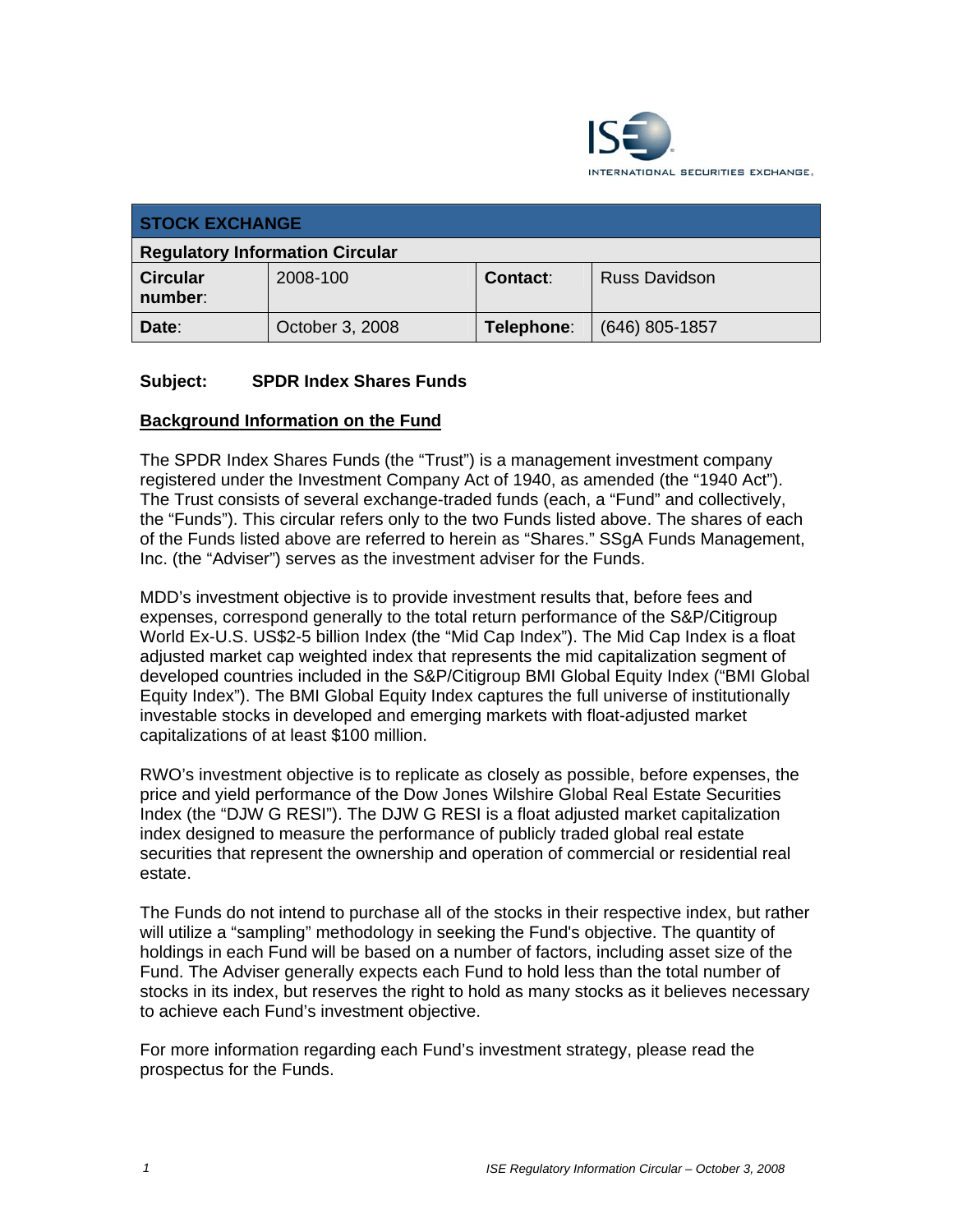As described more fully in the Trust's prospectus and Statement of Additional Information ("SAI"), the Funds issue and redeem Shares at net asset value ("NAV") only in large blocks of 200,000 Shares for MDD and 100,000 Shares for RWO (each block of Shares called a "Creation Unit") or multiples thereof. As a practical matter, only brokerdealers or large institutional investors with creation and redemption agreements (called Authorized Participants) can purchase or redeem these Creation Units. Except when aggregated in Creation Units, the Shares may not be redeemed with the Funds.

Dividends from net investment income, if any, for MDD will be declared and paid annually while RWO distributes income dividends, if any, quarterly. Net realized capital gains, if any, will be distributed to shareholders annually. Distributions may be declared and paid more frequently.

Shares are held in book-entry form, which means that no Share certificates are issued. The Depository Trust Company or its nominee is the record owner of all outstanding Shares of the Funds and is recognized as the owner of all Shares for all purposes.

The NAV per Share for each Fund is computed by dividing the value of the net assets of the Fund (i.e., the value of its total assets less total liabilities) by the total number of Shares outstanding. Expenses and fees are accrued daily and taken into account for purposes of determining NAV. The NAV of each Fund is determined each business day after the close of trading (ordinarily 4:00 p.m., Eastern Time or "ET") of the New York Stock Exchange. Any assets or liabilities denominated in currencies other than the U.S. dollar are converted into U.S. dollars at the current market rates on the date of valuation as quoted by one or more sources.

The registration statement for the Funds describes the various fees and expenses for the Funds' Shares. For a more complete description of the Funds and the underlying indexes, visit the Funds' website at www.spdretfs.com.

## **Purchases and Redemptions in Creation Unit Size**

Equity EAMs are hereby informed that procedures for purchases and redemptions of Shares in Creation Unit Size are described in the Trust's prospectus and SAI, and that Shares are not individually redeemable but are redeemable only in Creation Unit Size aggregations or multiples thereof.

## **Principal Risks**

Interested persons are referred to the discussion in the prospectus for the Funds of the principal risks of an investment in the Funds. These include tracking error risk (factors causing a Fund's performance to not match the performance of its underlying index), market trading risk (for example, trading halts, trading above or below net asset value), investment style risk, sector risk, investment approach risk, non-diversification risk, issuer-specific risk, management risk, derivatives risk, equity risk, currency risk, emerging market risk and foreign securities risk.

#### **Exchange Rules Applicable to Trading in the Shares**

The Shares are considered equity securities, thus rendering trading in the Shares subject to the Exchange's existing rules governing the trading of equity securities.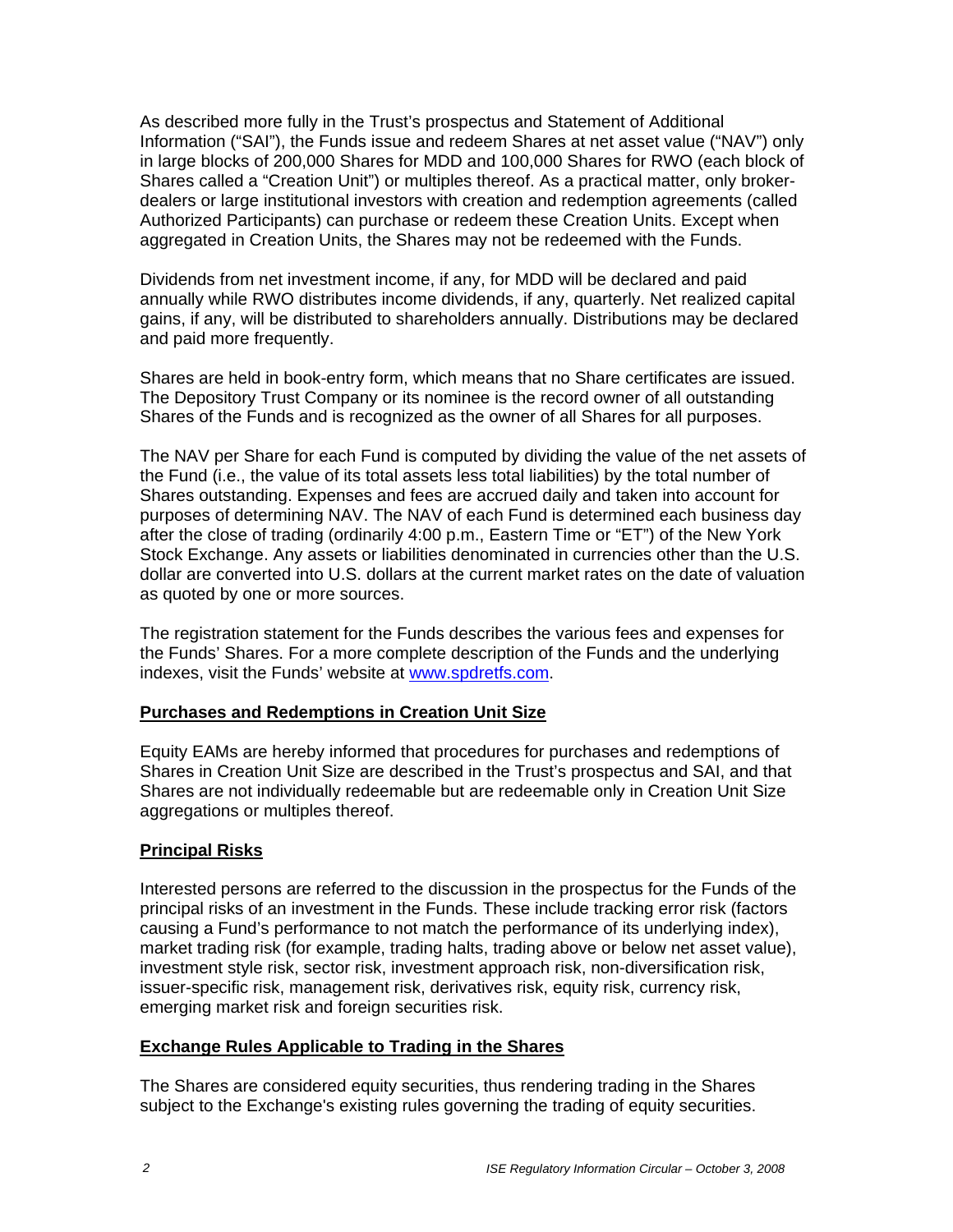# **Trading Hours**

The Shares will trade on ISE between 9:00 a.m. and 4:00 p.m. ET.

Equity EAMs trading the Shares during the Pre-Market Session are exposed to the risk of the lack of the calculation or dissemination of underlying index value or intraday indicative value ("IIV"). For certain derivative securities products, an updated underlying index value or IIV may not be calculated or publicly disseminated in the Pre-Market hours. Since the underlying index value and IIV are not calculated or widely disseminated during Pre-Market hours, an investor who is unable to calculate implied values for certain derivative securities products during Pre-Market hours may be at a disadvantage to market professionals.

## **Trading Halts**

ISE will halt trading in the Shares of a Trust in accordance with ISE Rule 2101(a)(2)(iii). The grounds for a halt under this Rule include a halt by the primary market because it stops trading the Shares and/or a halt because dissemination of the IIV or applicable currency spot price has ceased, or a halt for other regulatory reasons. In addition, ISE will stop trading the Shares of a Trust if the primary market de-lists the Shares.

## **Delivery of a Prospectus**

Pursuant to federal securities laws, investors purchasing Shares must receive a prospectus prior to or concurrently with the confirmation of a transaction. Investors purchasing Shares directly from the Fund (by delivery of the Deposit Amount) must also receive a prospectus.

Prospectuses may be obtained through the Distributor or on the Fund's website. The Prospectus does not contain all of the information set forth in the registration statement (including the exhibits to the registration statement), parts of which have been omitted in accordance with the rules and regulations of the SEC. For further information about the Fund, please refer to the Trust's registration statement.

#### **Exemptive, Interpretive and No-Action Relief Under Federal Securities Regulations**

The SEC has issued exemptive, interpretive or no-action relief from certain provisions of rules under the Securities Exchange Act of 1934 (the "Act") regarding trading in the above mentioned exchange-traded Funds.

## **Regulation M Exemptions**

Generally, Rules 101 and 102 of Regulation M prohibit any "distribution participant" and its "affiliated purchasers" from bidding for, purchasing, or attempting to induce any person to bid for or purchase any security which is the subject of a distribution until after the applicable restricted period, except as specifically permitted in Regulation M. The provisions of the Rules apply to underwriters, prospective underwriters, brokers, dealers, and other persons who have agreed to participate or are participating in a distribution of securities.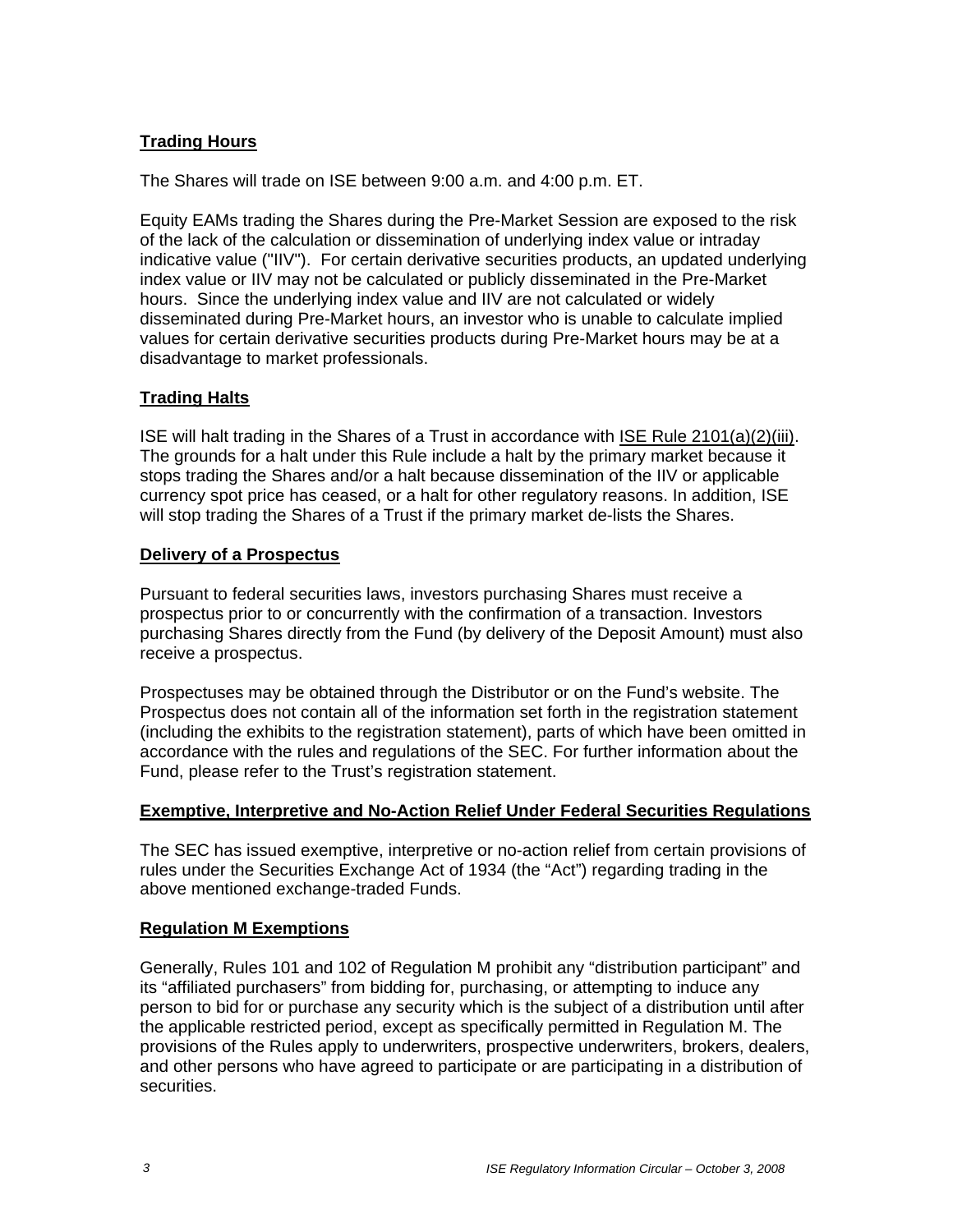The SEC has granted an exemption from Rule 101 under Regulation M to permit persons participating in a distribution of shares of the above-mentioned Funds to engage in secondary market transactions in such shares during their participation in such a distribution. In addition, the SEC has granted relief under Regulation M to permit persons who may be deemed to be participating in the distribution of Shares of the above-mentioned Funds (i) to purchase securities for the purpose of purchasing Creation Unit Aggregations of Fund Shares and (ii) to tender securities for redemption in Creation Unit Aggregations. Further, the SEC has clarified that the tender of Fund Shares to the Funds for redemption does not constitute a bid for or purchase of any of the Funds' securities during the restricted period of Rule 101. The SEC has also granted an exemption pursuant to paragraph (e) of Rule 102 under Regulation M to allow the redemption of Fund Shares in Creation Unit Aggregations during the continuous offering of Shares.

# **Customer Confirmations for Creation or Redemption of Fund Shares (SEC Rule 10b-10)**

Broker-dealers who handle purchases or redemptions of Fund Shares in Creation Unit size for customers will be permitted to provide such customers with a statement of the number of Creation Unit Aggregations created or redeemed without providing a statement of the identity, number and price of shares of the individual securities tendered to a Fund for purposes of purchasing Creation Unit Aggregations ("Deposit Securities") or the identity, number and price of shares to be delivered by the Trust for the Fund to the redeeming holder ("Redemption Securities"). The composition of the securities required to be tendered to the Fund for creation purposes and of the securities to be delivered on redemption will be disseminated each business day and will be applicable to requests for creations or redemption, as the case may be, on that day. This exemptive relief under Rule 10b-10 with respect to creations and redemptions is subject to the following conditions:

- 1. Confirmations to customers engaging in creations or redemptions must state that all information required by Rule 10b-10 will be provided upon request;
- 2. Any such request by a customer for information required by Rule 10b-10 will be filed in a timely manner, in accordance with Rule 10b-10(c);
- 3. Except for the identity, number and price of shares of the component securities of the Deposit Securities and Redemption Securities, as described above, confirmations to customers must disclose all other information required by Rule 10b-10(a).

# **SEC Rule 14e-5**

An exemption from Rule 14e-5 has been granted to permit any person acting as a dealer-manager of a tender offer for a component security of a Fund (1) to redeem Fund Shares in Creation Unit Aggregations from the issuer that may include a security subject to such tender offer and (2) to purchase Fund Shares during such tender offer. In addition, a no-action position has been taken under Rule 14e-5 if a broker-dealer acting as a dealer-manager of a tender offer for a security of a Fund purchases or arranges to purchase such securities in the secondary market for the purpose of tendering such securities to purchase one or more Creation Unit Aggregations of Shares, if made in conformance with the following: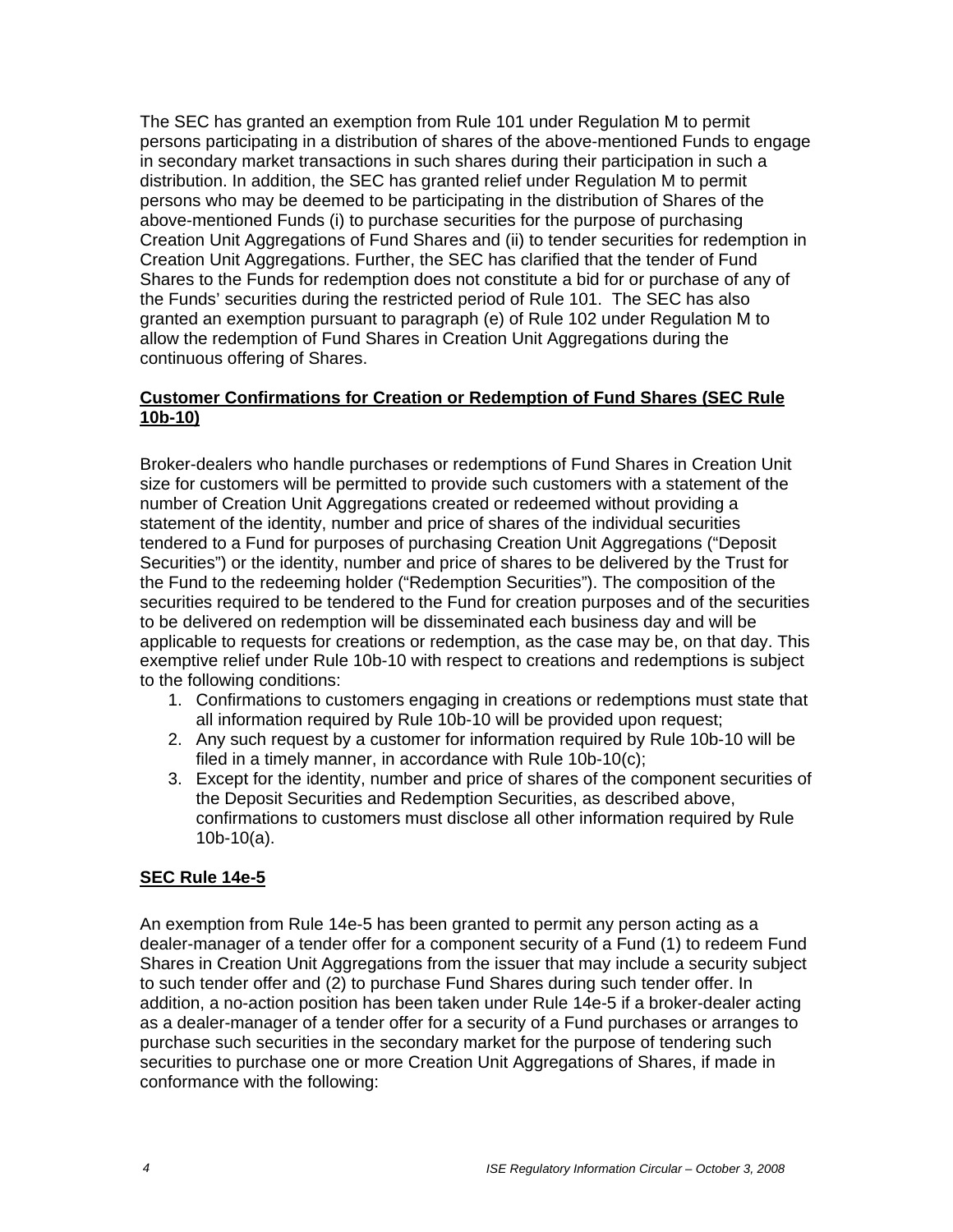- 1. such bids or purchases are effected in the ordinary course of business, in connection with a basket of 20 or more securities in which any security that is the subject of a distribution, or any reference security, does not comprise more than 5% of the value of the basket purchased; or
- 2. purchases are effected as adjustments to such basket in the ordinary course of business as a result of a change in the composition of the underlying index; and
- 3. such bids or purchases are not effected for the purpose of facilitating such tender offer.

# **Section 11(d)(1); SEC Rules 11d1-1 and 11d1-2**

Section 11(d)(1) of the Act generally prohibits a person who is both a broker and a dealer from effecting any transaction in which the broker-dealer extends credit to a customer on any security which was part of a new issue in the distribution of which he participated as a member of a selling syndicate or group within thirty days prior to such transaction. The SEC has clarified that Section 11(d)(1) does not apply to broker-dealers that are not Authorized Participants (and, therefore, do not create Creation Unit Aggregations) that engage in both proprietary and customer transactions in Shares of the Fund in the secondary market, and for broker-dealer Authorized Participants that engage in creations of Creation Unit Aggregations. This relief is subject to specific conditions, including the condition that such broker-dealer (whether or not an Authorized Participant) does not, directly or indirectly, receive from the fund complex any payment, compensation or other economic incentive to promote or sell the Shares of a Fund to persons outside the fund complex, other than non-cash compensation permitted under NASD Rule 2830(I)(5)(A), (B) or (C). (See letter from Catherine McGuire, Chief Counsel, SEC Division of Market Regulation, to Securities Industry Association, Derivative Products Committee, dated November 21, 2005.) The SEC also has taken a no-action position under Section 11(d)(1) of the Act that broker-dealers may treat Shares of a Fund, for purposes of Rule 11d1-2, as "securities issued by a registered open-end investment company as defined in the Investment Company Act" and thereby extend credit or maintain or arrange for the extension or maintenance of credit on Shares that have been owned by the persons to whom credit is provided for more than 30 days, in reliance on the exemption contained in the rule.

## **SEC Rule 15c1-5 and 15c1-6**

The SEC has taken a no-action position with respect to Rule 15c1-5 and Rule 15c1-6 as to the required disclosure of control by a broker or dealer with respect to creations and redemptions of Fund Shares and secondary market transactions therein. (See letter from Catherine McGuire, Chief Counsel, SEC Division of Market Regulation, to Securities Industry Association, Derivative Products Committee, dated November 21, 2005.)

#### **This Regulatory Information Bulletin is not a statutory Prospectus. Equity EAMs should consult the Trust's Registration Statement, SAI, Prospectus and the Fund's website for relevant information.**

To view this document on the ISE website, click on the link below.